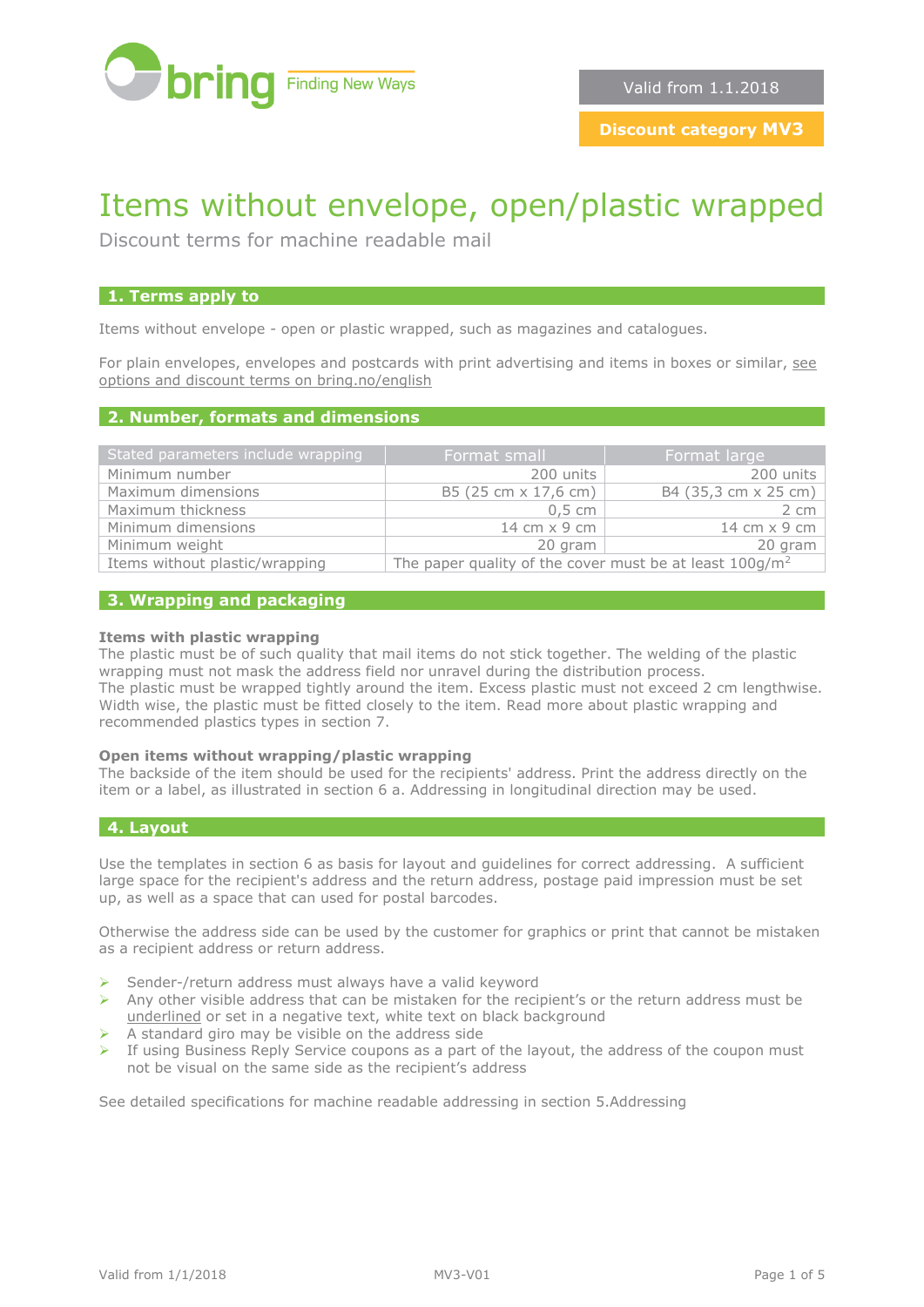| <b>5. Addressing</b>                       |                                                                                                                                                                                                                                                                                                                                                                                                                                                                                                                                                                                                                                                                                                                                                                                                        |  |  |  |  |
|--------------------------------------------|--------------------------------------------------------------------------------------------------------------------------------------------------------------------------------------------------------------------------------------------------------------------------------------------------------------------------------------------------------------------------------------------------------------------------------------------------------------------------------------------------------------------------------------------------------------------------------------------------------------------------------------------------------------------------------------------------------------------------------------------------------------------------------------------------------|--|--|--|--|
| <b>Recipient's</b><br>address              | The recipient's address must be placed in Field C (see 6. Templates)<br>The recipient's address must be at least 2 lines<br>$\blacktriangleright$<br>All lines must be set with a straight left margin<br>➤<br>All lines must be parallel with the to the upper edge of the item<br>⋗<br>All lines must have the same line spacing of 1 or 1.5. No double line spacing or<br>⋗<br>open/blank lines. See template in 6 c)<br>Space between the words must be 1 or 2 space bars<br>➤<br>Customer number, Electronic Address Updating or a similar customer ID must<br>➤<br>always be put at the top of the address lines                                                                                                                                                                                 |  |  |  |  |
| Typeface/fonts and<br>font size            | The following typefaces/fonts and sizes must be used<br>$\triangleright$ Arial - font size 10,11,12<br>> Courier New - font size $10,11,12$<br>$\triangleright$ Verdana - font size 9,10,11,12<br>$\triangleright$ Fonts and font size must be the same in the entire address<br>> Bold, Italic or underlined text is not permitted<br>Inkjet of good quality may be used even if fonts are not quite satisfactory<br>➤                                                                                                                                                                                                                                                                                                                                                                                |  |  |  |  |
| Print colour                               | The address must be in dark print on white or very light coloured background                                                                                                                                                                                                                                                                                                                                                                                                                                                                                                                                                                                                                                                                                                                           |  |  |  |  |
| The address field                          | There must be a clear zone of 10 mm around the entire address block<br>Additionally a clear space of 10 mm is required between the address and text in<br>≻<br>Field A/B<br>The clear zones must be without any text and graphics<br>If the address field are framed with an unbroken line, the frame must be drawn<br>➤<br>with at least 10 mm clearance to the address (outside the clear zone)<br>$\triangleright$ Logo and graphics can be placed to the left of the recipient's address provided it<br>does not contain numbers or text that can be mistaken for an address (e.g.<br>postcodes, places/cities, countries or telephone numbers)<br>Field D is set up for Postal barcodes, printed directly on to the item or by using<br>➤<br>a label supplied and put on the item by Posten Norge |  |  |  |  |
| Keywords                                   | If using keywords in the address field it must be placed above the recipient's name:<br>$\triangleright$ With a straight left margin, and the same line spacing as the address lines<br>$\triangleright$ The same typeface/font and font size as the recipient address<br>$\triangleright$ Any customer number/ID shall be places above the keyword<br>Approved keywords are:   Adressat   Mottaker   Til/to                                                                                                                                                                                                                                                                                                                                                                                           |  |  |  |  |
| Address labels                             | Address labels can be used as long as the terms in general are met                                                                                                                                                                                                                                                                                                                                                                                                                                                                                                                                                                                                                                                                                                                                     |  |  |  |  |
| <b>Return address</b><br>(Senders address) | The return address is placed to the right of the recipient's address with a clearance<br>of 20 mm to the address lines (Field A/B)<br>Alternatively directly above or directly under the address field with a clearance<br>of 10 mm to the recipients address and to the edges of the item. Do not place<br>the return address to the left of the recipients address.                                                                                                                                                                                                                                                                                                                                                                                                                                  |  |  |  |  |
| Keywords                                   | The return address shall always start with a keyword to avoid that the return<br>address can be mistaken as the recipient's address. Options:<br>In one line with each element separated by comma - Keyword, (alt. Keyword:)<br>1.<br>recipient, street address, postcode and place. Recommended when placing the<br>return address above the recipient's address.<br>2. If set in multiple lines, the keyword is placed above the address with a straight<br>left margin and with the same line spacing                                                                                                                                                                                                                                                                                               |  |  |  |  |
|                                            | Approved<br>Avsender<br>Returadresse<br>Returadr<br>Retur Adr                                                                                                                                                                                                                                                                                                                                                                                                                                                                                                                                                                                                                                                                                                                                          |  |  |  |  |
|                                            | keywords<br>Sender<br>Retur<br>Return to<br>Fra/From                                                                                                                                                                                                                                                                                                                                                                                                                                                                                                                                                                                                                                                                                                                                                   |  |  |  |  |
| Typeface/fonts and<br>font size            | Fonts/font size must be the same in the entire return address, keyword included<br>Font size should be smaller than the one used on the recipient's address<br>➤<br><b>Bold, Italic and negative fonts as well as text with underlining can be used for</b><br>⋗<br>the entire return address, not partly                                                                                                                                                                                                                                                                                                                                                                                                                                                                                              |  |  |  |  |
| <b>Correct address</b>                     | A full and accurate address, complete with the postcode, helps us deliver your mail                                                                                                                                                                                                                                                                                                                                                                                                                                                                                                                                                                                                                                                                                                                    |  |  |  |  |
|                                            | quickly and safely. See How to address your Norwegian mail                                                                                                                                                                                                                                                                                                                                                                                                                                                                                                                                                                                                                                                                                                                                             |  |  |  |  |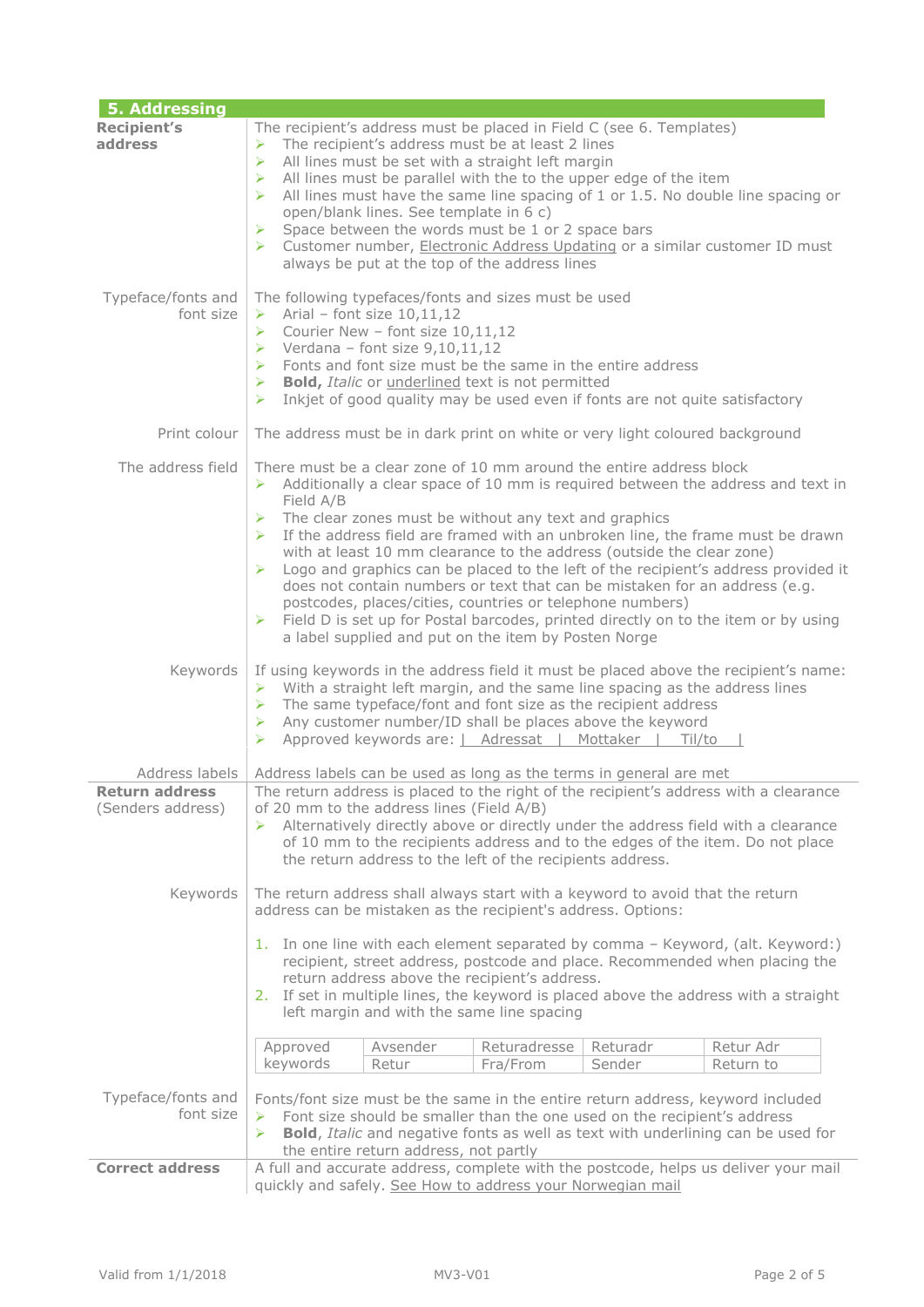# **6. Templates**

**a) When printing the address directly on to the item. With or without plastic wrapping**



**b) When printing directly on to the plastic, use a white strip**



**Felt C** is reserved to the recipient's address and must be set with a straight left margin. Recommended height is 6 cm. There must be a clear zone of 10 mm, without any text or graphics, around the entire address block. Additionally a clear space of 10 mm is required between the address and text in Field A/B.

**Field A/B** is reserved for the sender/ return address and P.P.Indicia .

Alternatively, the return address can be placed immediately above the recipient's address with a clear space of 10 mm separating it from the edges of the item as well as from the recipient's address block.

**Field D** is set up as a barcode field, used by Posten when necessary to print the barcode directly on the item

**When using a white strip for addressing:**  Placing is optional, but recommended height is 6 cm.

Read more about addressing in section 5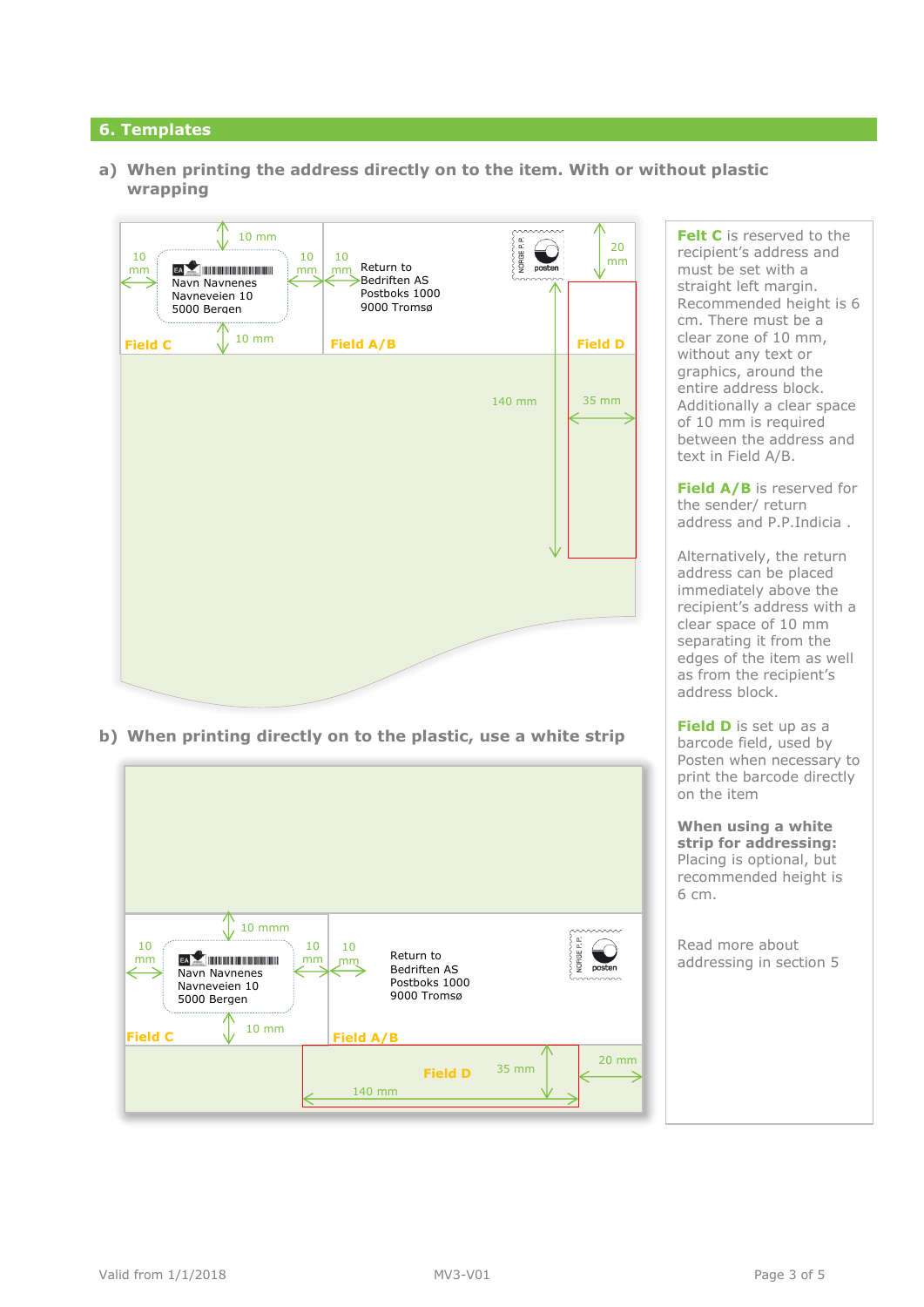**c) All lines in the address field must have the same line spacing of 1 and 1.5**

|                                                     |               | Line spacing                                        |
|-----------------------------------------------------|---------------|-----------------------------------------------------|
|                                                     | EA            | The example shows line                              |
| EA<br>Navn Navnesen<br>Navneveien 10<br>9000 Tromsø | Navn Navnesen | spacing of 1 and 1.5 with<br>Arial 10 in Microsoft  |
|                                                     | Navneveien 10 | Word, All lines in the<br>address field must have   |
|                                                     | 9000 Tromsø   | the same line spacing. No<br>double line spacing or |
|                                                     |               | open/blank lines.                                   |

# **7. Physical properties**

**Regardless of whether the items are wrapped or not, all items must have sufficient stiffness to withstand machine sorting.**



Stiffness can be measured as follows: Max 7 cm bending when 10 cm of the item are hanging free

Place the item on a table, letting 10 cm to hang outside the table's edge. Maximum bending shall not exceed 7 cm either lengthwise or width wise.

#### **Inserts and annexes**

Items with inserts or annexes must be of even thickness. Inserts or annexes may not contain objects allowing an uneven thickness on the item.

|                  | <b>Without wrapping</b><br>Inserts must be firmly<br>attached by glue drops                                                           | <b>Plastic wrapped I</b><br>Close-fitting plastic in width                                                                                                                       | <b>Plastic wrapped II</b><br>Close-fitting plastic in width<br>and length (shrunk)                                                                                             |
|------------------|---------------------------------------------------------------------------------------------------------------------------------------|----------------------------------------------------------------------------------------------------------------------------------------------------------------------------------|--------------------------------------------------------------------------------------------------------------------------------------------------------------------------------|
| <b>Size</b>      | The insert must fit<br>within the edges and<br>not exceed the size of<br>the item itself                                              | Annexes can be both larger<br>and smaller than the item<br>itself                                                                                                                | Annexes can be both larger<br>and smaller than the item<br>itself                                                                                                              |
| <b>Thickness</b> | If the format of the<br>insert deviates more<br>than 10% from the size<br>of the item, the<br>thickness must not<br>exceed $3$ mm $*$ | If the deviation in size<br>between the item and the<br>annexe exceeds 5% in<br>length or 10% in width, the<br>smallest of the two must<br>not be thicker than 3 mm <sup>*</sup> | If the deviation in size<br>between the item and the<br>annexe exceeds 10 % in<br>length or in width, the<br>smallest of the two must not<br>be thicker than 3 mm <sup>*</sup> |

\* If more than one insert or annex, 3 mm thickness applies for all inserts/annexes in total